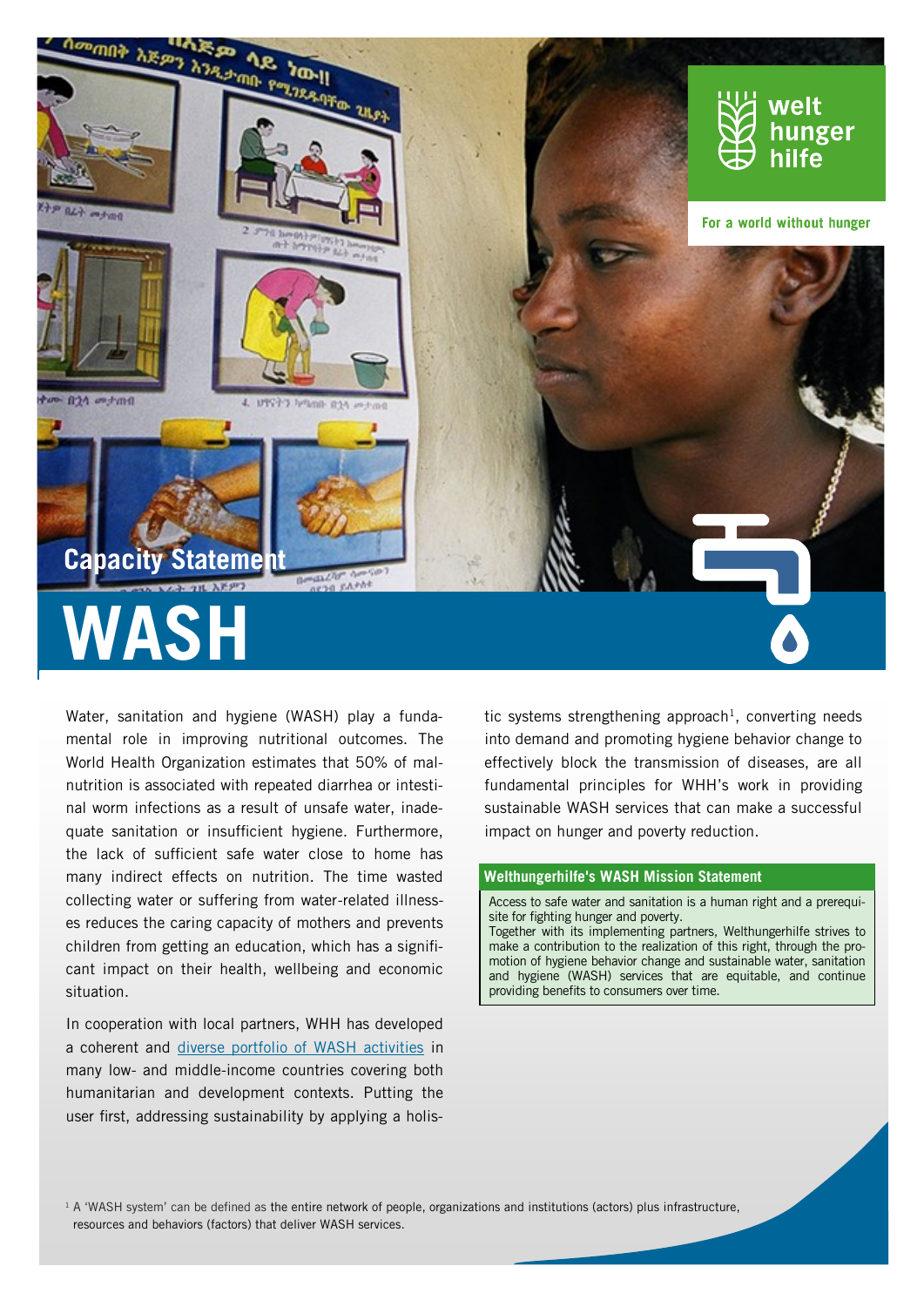# **Sector Snapshot**

With more than 120 projects that contain a WASHcomponent, WHH reaches around three million beneficiaries, primarily located in the rural areas of sub-Saharan Africa and South Asia. WASH focus projects are implemented over a period of almost 3 years covering the broad spectrum of water supply, sanitation and hygiene promotion.

| WHH's <i>WASH</i> projekts under implemention<br>(status 05/2021) |                         |
|-------------------------------------------------------------------|-------------------------|
| Number of integrated projects with a <i>WASH</i><br>component     | 126                     |
| Number of projects with a main focus on WASH                      | 32                      |
| Total <i>WASH</i> volume                                          | 94 Mio. EUR             |
| Average project volume                                            | 1.43 Mio. EUR           |
| No. of direct beneficiaries                                       | 3.22 Mio.               |
| <b>Average project duration</b>                                   | 34 months               |
| <b>Spatial context</b>                                            | Rural (69% of projects) |



# **Partnerships / Networks**

Welthungerhilfe has access to a broad network in the WASH sector, which provides opportunities to exchange with research, sector platforms, to publish learnings and for getting access to international forums. Welthungerhilfe is a member of.